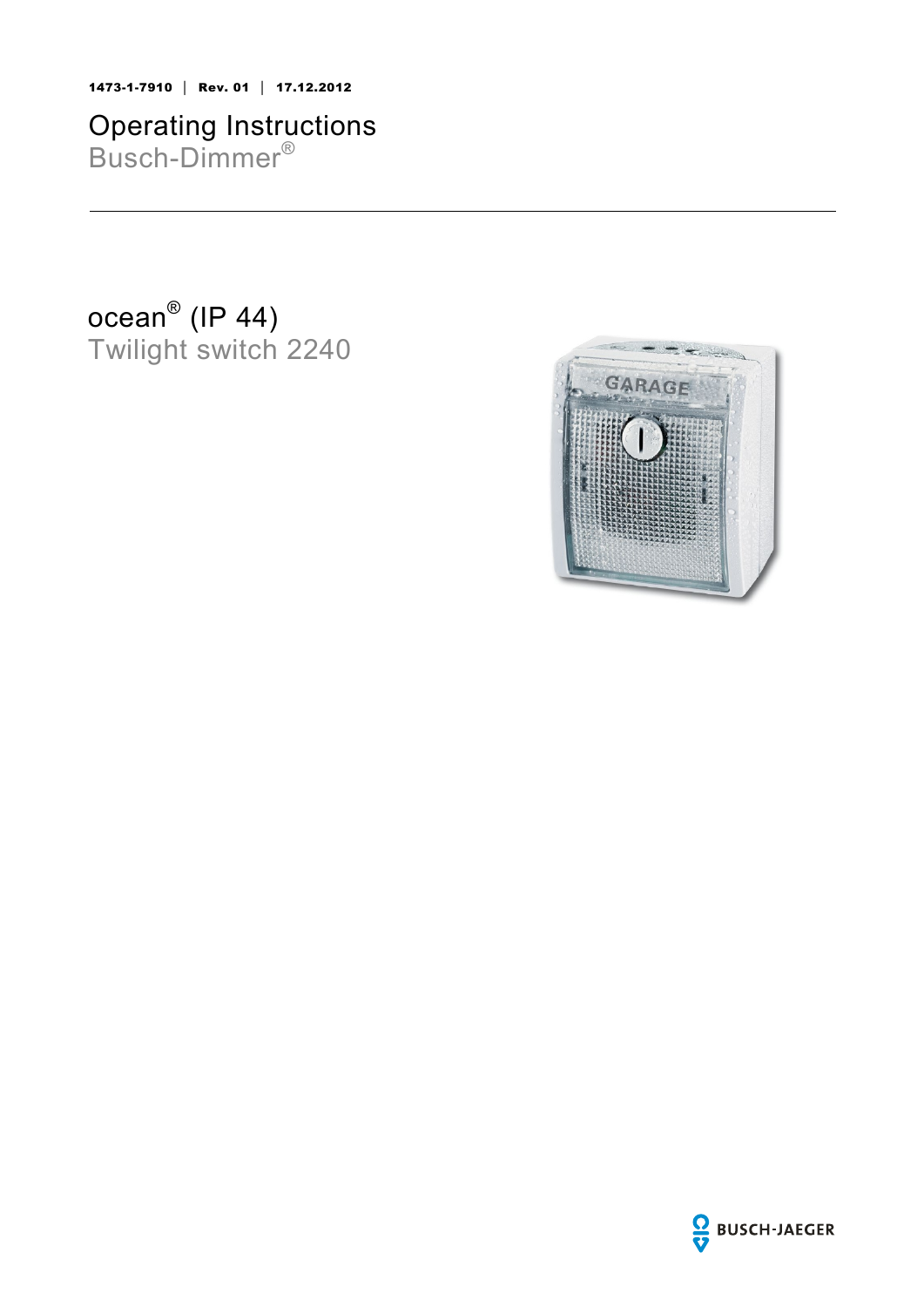# Operating Instructions<br>Busch-Dimmer®

| 2              |     |  |  |
|----------------|-----|--|--|
| 3              |     |  |  |
| $\overline{4}$ |     |  |  |
| 5              |     |  |  |
|                | 5.1 |  |  |
|                | 5.2 |  |  |
| -6             |     |  |  |
|                | 6.1 |  |  |
|                | 6.2 |  |  |
|                | 6.3 |  |  |
|                |     |  |  |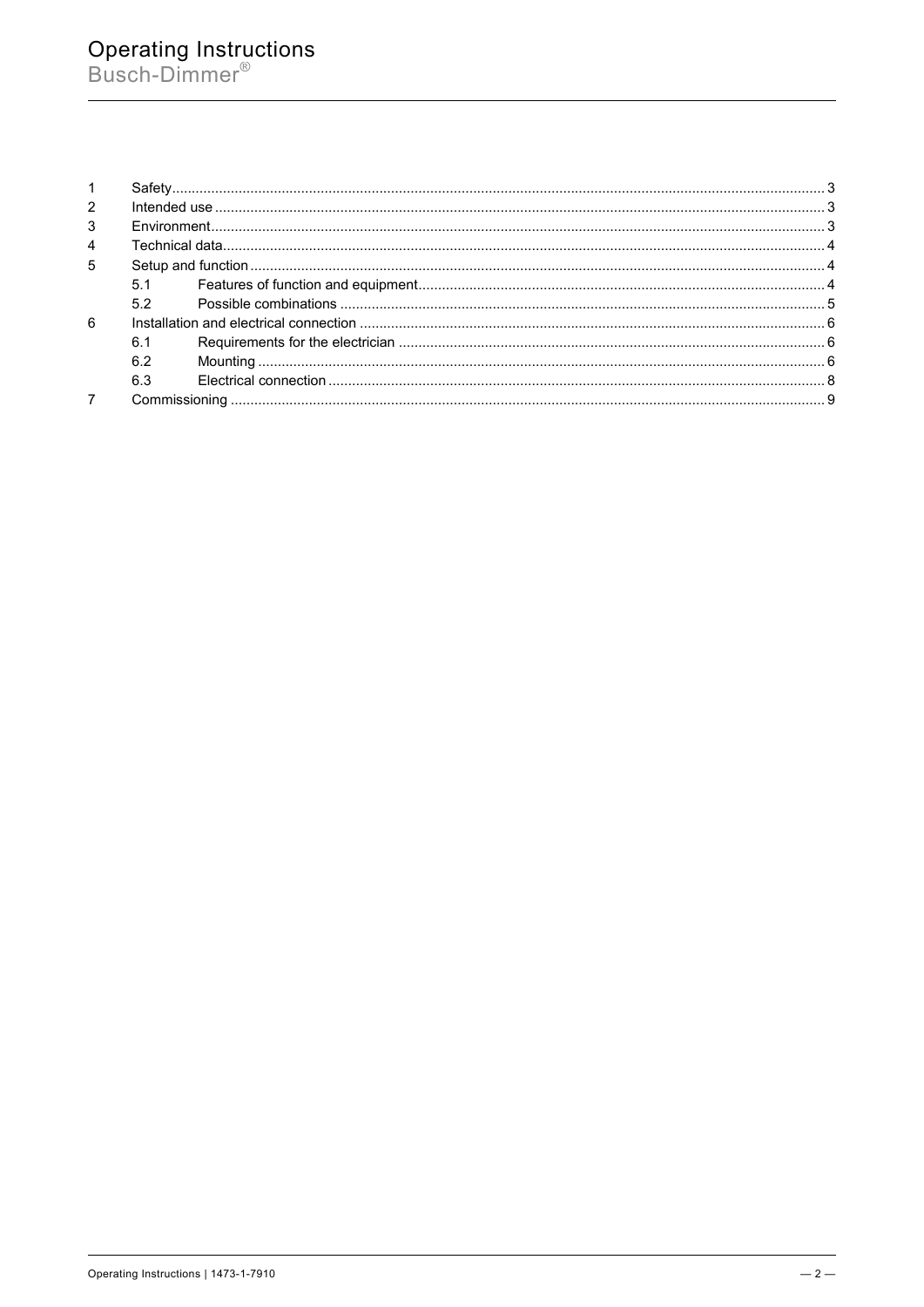<span id="page-2-0"></span>

# Warning

# **Electric voltage!**

Risk of death and fire due to electrical voltage of 230 V.

- Work on the 230V supply system may only be performed by authorised electricians!
- Disconnect the mains power supply prior to installation and/or disassembly!

# <span id="page-2-1"></span>2 Intended use

The device is to be used exclusively with the components that are supplied and licensed as described in chapter "Setup and function".

# <span id="page-2-2"></span>3 Environment



#### **Consider the protection of the environment!**

- Used electric and electronic devices must not be disposed of with domestic waste.
	- The device contains valuable raw materials which can be recycled. Therefore, dispose of the device at the appropriate collecting depot.

All packaging materials and devices bear the markings and test seals for proper disposal. Always dispose of the packaging material and electric devices and their components via the authorized collecting depots and disposal companies.

The products meet the legal requirements, in particular the laws governing electronic and electrical devices and the REACH ordinance.

(EU Directive 2002/96/EC WEEE and 2002/95/EC RoHS)

(EU REACH ordinance and law for the implementation of the ordinance (EC) No.1907/2006)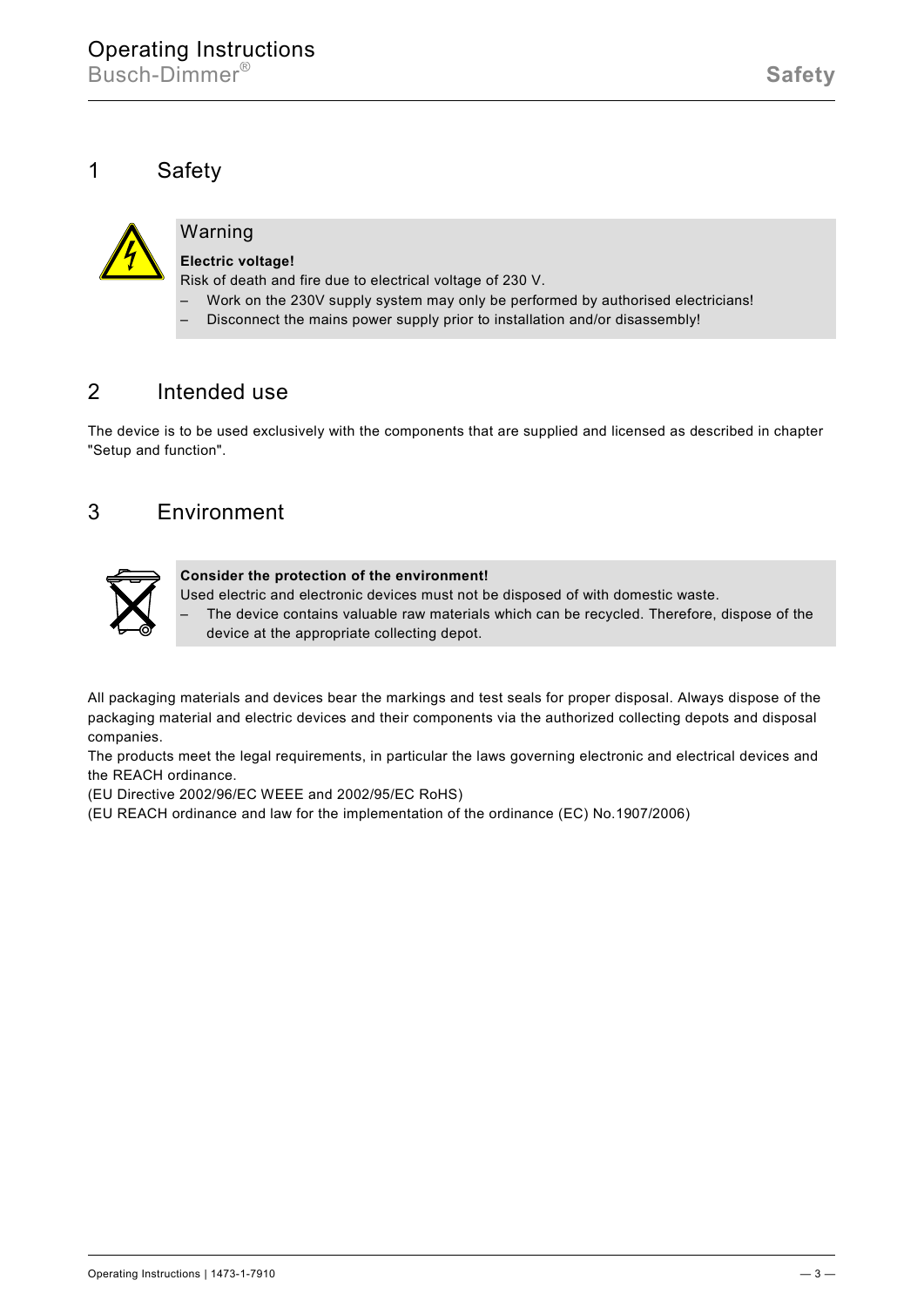# <span id="page-3-0"></span>4 Technical data

| General                             |                                                                 |  |  |  |  |
|-------------------------------------|-----------------------------------------------------------------|--|--|--|--|
| Line-side nominal voltage           | 230 V AC ± 10%, 50 Hz                                           |  |  |  |  |
| Maximum switching capacity          | 16 AX, 5 A $\cos \varphi$ 0.5 ind.                              |  |  |  |  |
| Incandescent lamps or halogen lamps | 2000 W                                                          |  |  |  |  |
| per terminal                        | $2 \times 2.5$ mm <sup>2</sup> – $2 \times 2.5$ mm <sup>2</sup> |  |  |  |  |
| Maximum power loss                  | $\leq$ 1.5 W                                                    |  |  |  |  |
| Twilight sensor                     | Approx. 3  500 lux                                              |  |  |  |  |
| Switch-on / switch-off delay        | $3 \text{ mins}$ . $\leq 6 \text{ mins}$                        |  |  |  |  |
| <b>Protection class</b>             | <b>IP44</b>                                                     |  |  |  |  |
| Ambient temperature range           | $-35^{\circ}$ C $55^{\circ}$ C                                  |  |  |  |  |

# <span id="page-3-1"></span>5 Setup and function

The device is intended for the activation of the following types of loads:

| Standard loads with conventional transformer |
|----------------------------------------------|
| Standard loads with electronic transformer   |
| Electronic ballasts for fluorescent lamps    |

The twilight switch switches the connected consumers automatically as a function of the ambient brightness.

## <span id="page-3-2"></span>5.1 Features of function and equipment

- Switch-on/switch-off delay: approx. 3-6 min., fixed setting
- With label area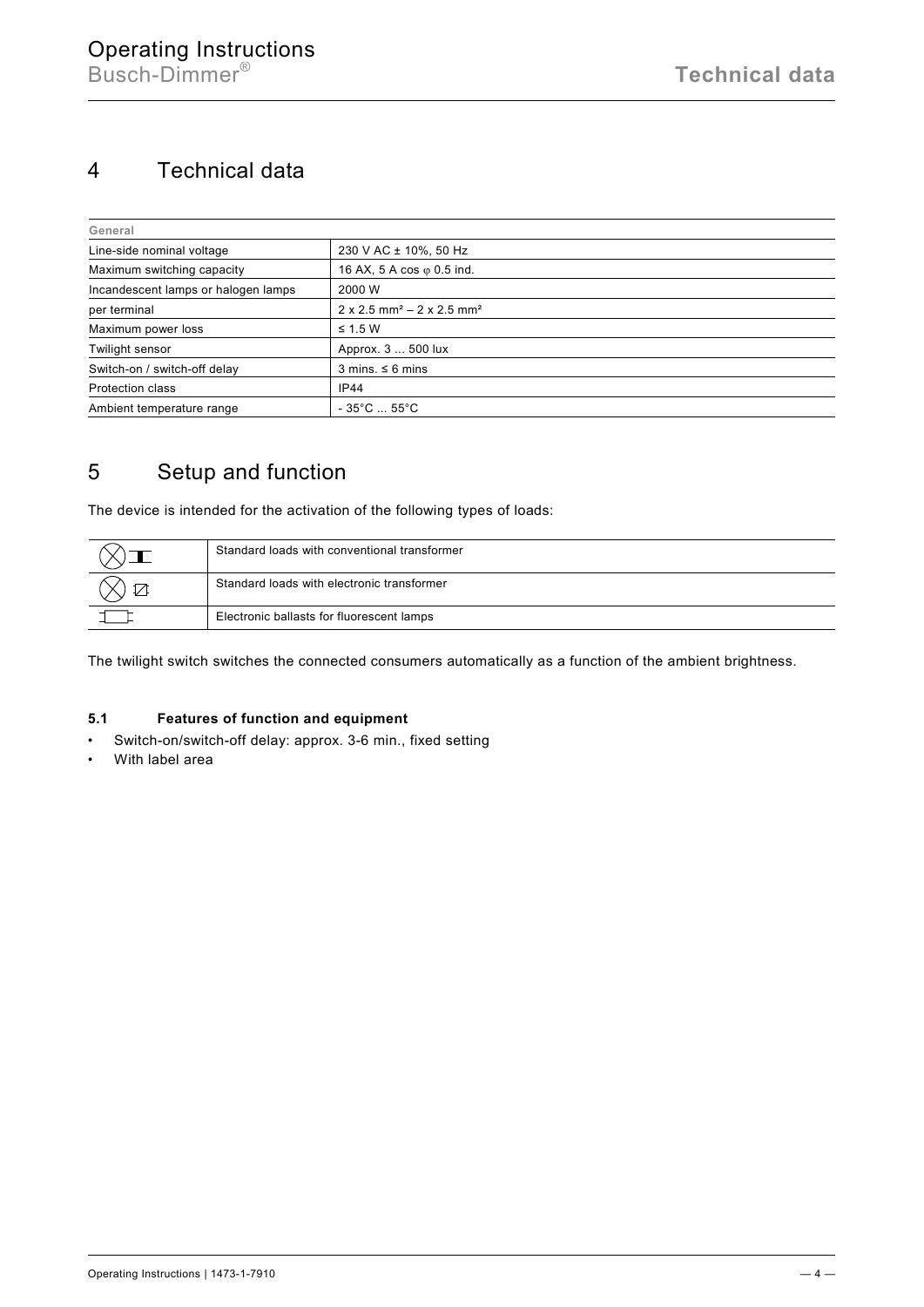# Operating Instructions

# <span id="page-4-0"></span>5.2 Possible combinations

|             | GARAGE<br>$_{\cup}$<br>2240 U |
|-------------|-------------------------------|
|             | X                             |
| 2609 WS     |                               |
| 101 100     | X                             |
| 213 -W-54   |                               |
|             | X                             |
| 2086-W-54   |                               |
|             | X                             |
| 2139-W-54   |                               |
|             | X                             |
| 2137/ W-54  |                               |
|             | X                             |
| 2152 NLI-53 |                               |
|             | X                             |
| 1799 13     |                               |
|             | X                             |
| 1763-53     |                               |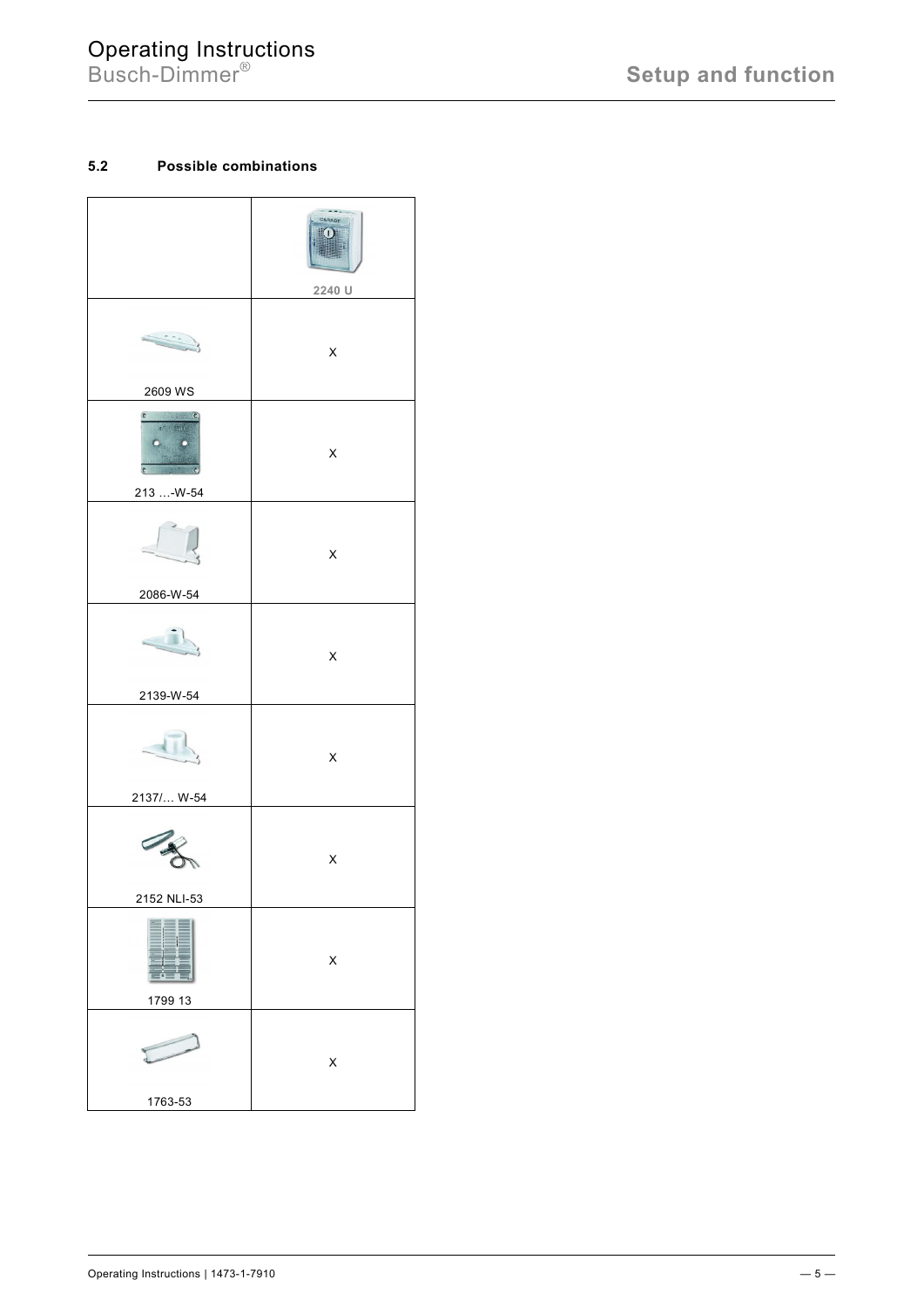# <span id="page-5-0"></span>6 Installation and electrical connection



# Warning

**Electric voltage!**

Risk of death due to electrical voltage of 230 V during short-circuit in the low-voltage line. – Low-voltage and 230 V lines must not be installed together in a flush-mounted socket!

## <span id="page-5-1"></span>**6.1 Requirements for the electrician**



# Warning

**Electric voltage!**

Install the device only if you have the necessary electrical engineering knowledge and experience.

- Incorrect installation endangers your life and that of the user of the electrical system.
- Incorrect installation can cause serious damage to property, e.g. due to fire.

The minimum necessary expert knowledge and requirements for the installation are as follows:

- Apply the "five safety rules" (DIN VDE 0105, EN 50110):
	- 1. Disconnect from power;
	- 2. Secure against being re-connected;
	- 3. Ensure there is no voltage;
	- 4. Connect to earth and short-circuit;
- 5. Cover or barricade adjacent live parts.
- Use suitable personal protective clothing.
- Use only suitable tools and measuring devices.
- Check the supply network type (TN system, IT system, TT system) to secure the following power supply conditions (classic connection to ground, protective earthing, necessary additional measures, etc.).

# <span id="page-5-2"></span>**6.2 Mounting**



# Warning

## **Electric voltage!**

Risk of death and fire due to electrical voltage of 230 V.

- Work on the 230V supply system may only be performed by authorised electricians!
- Disconnect the mains power supply prior to installation and/or disassembly!



# Caution

#### **Malfunction due to overheating!**

The connected light sources must not be directed toward the twilight switch.

- Keep a sufficient distance to avoid incorrect switching.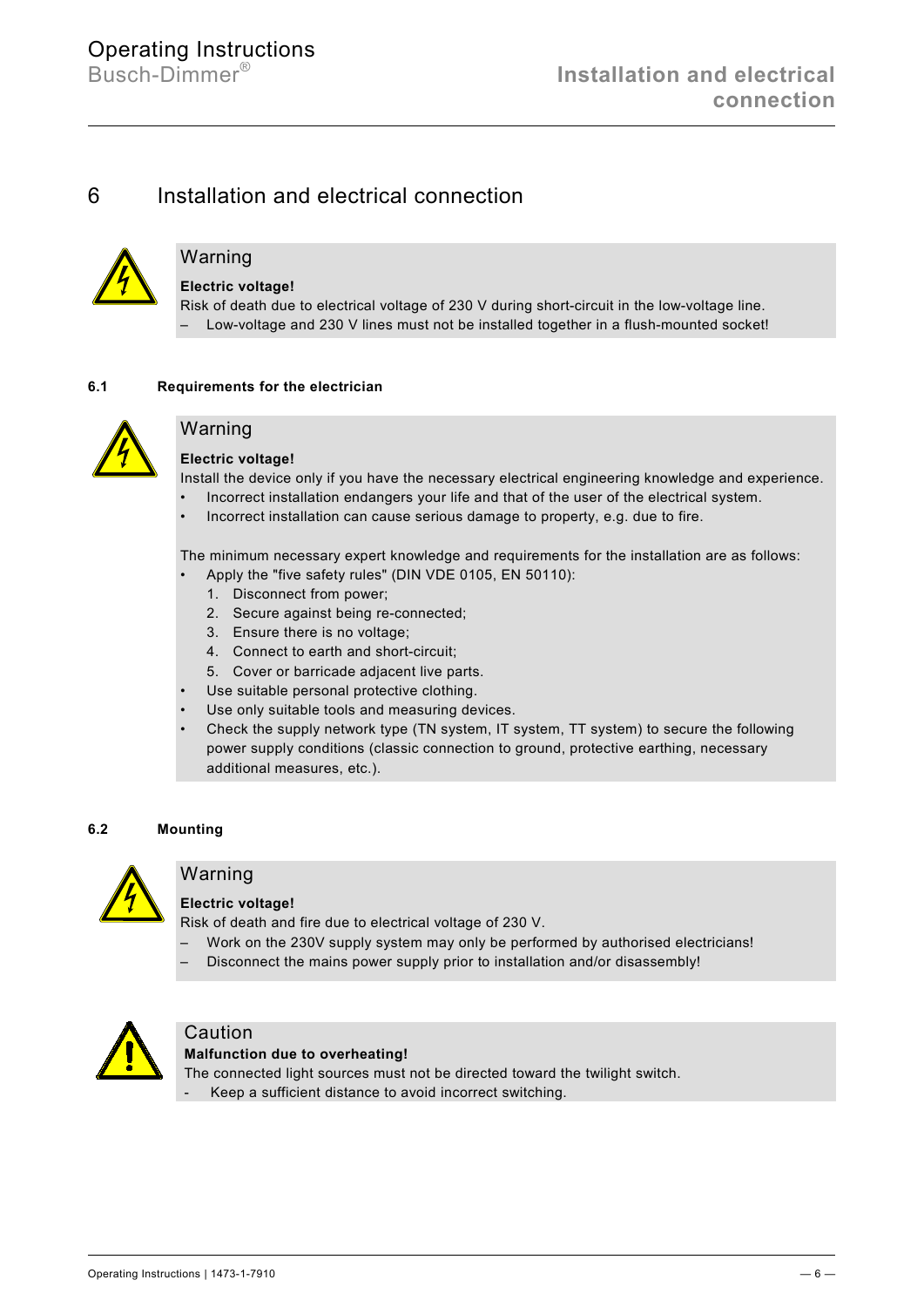

Fig. 1: Pierce the water drain opening



Fig. 2: Cable feed-through from below



Fig. 3: Installation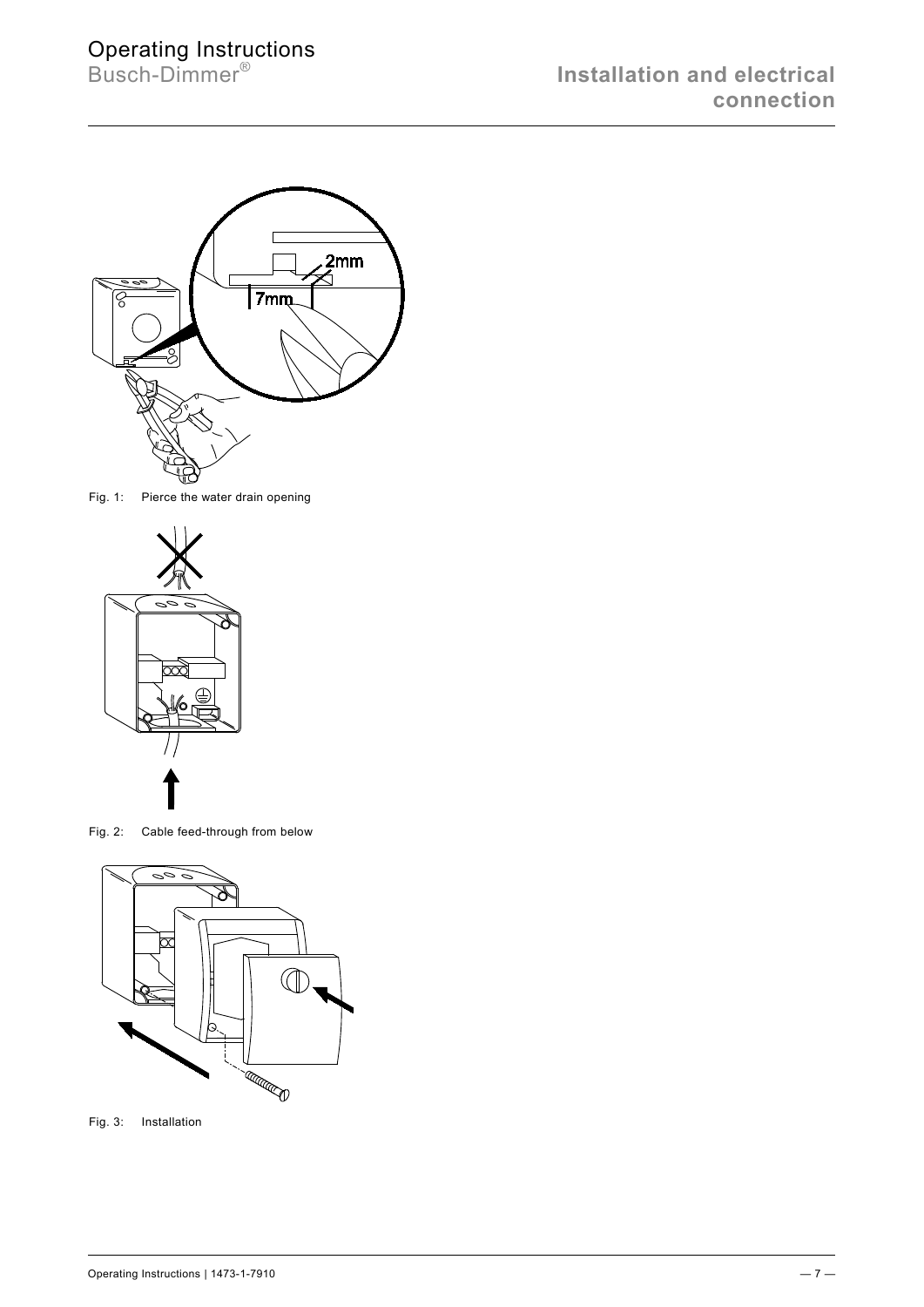**Installation and electrical connection**

<span id="page-7-0"></span>

Fig 4: Circuit diagram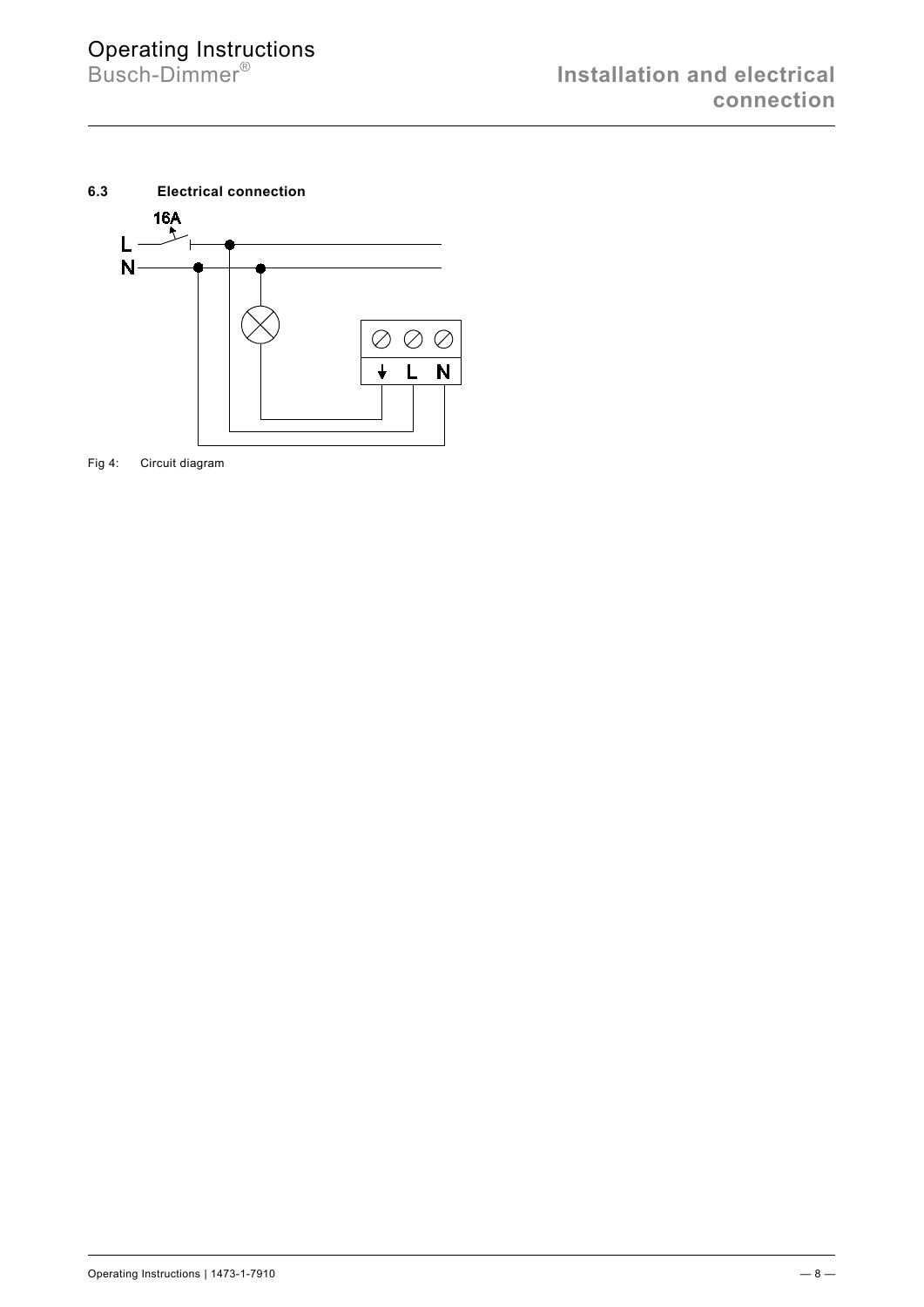# <span id="page-8-0"></span>7 Commissioning



Fig. 5: Setting the twilight value

**1 Trim potentiometer**

**2 Control LED for reaching the switching point**

The twilight value (switching point) is set to the current ambient value by turning the potentiometer (1).



## **Note**

When adjusting the potentiometer, pay attention to the following points:

- Do not shield the device with your body or with a tool or similar.
- Do not irradiate the device with work lights.<br>• The twilight switch can be adiusted only up
- The twilight switch can be adjusted only up to a maximum ambient brightness of 500 lux. Therefore do not adjust the unit in bright daylight. This would lead to incorrect adjustment values.
- 1. Turn the potentiometer up to the stop in the direction of the "moon".
- 2. Now turn the potentiometer in the direction of the "sun" until the red LED (2) lights up briefly.